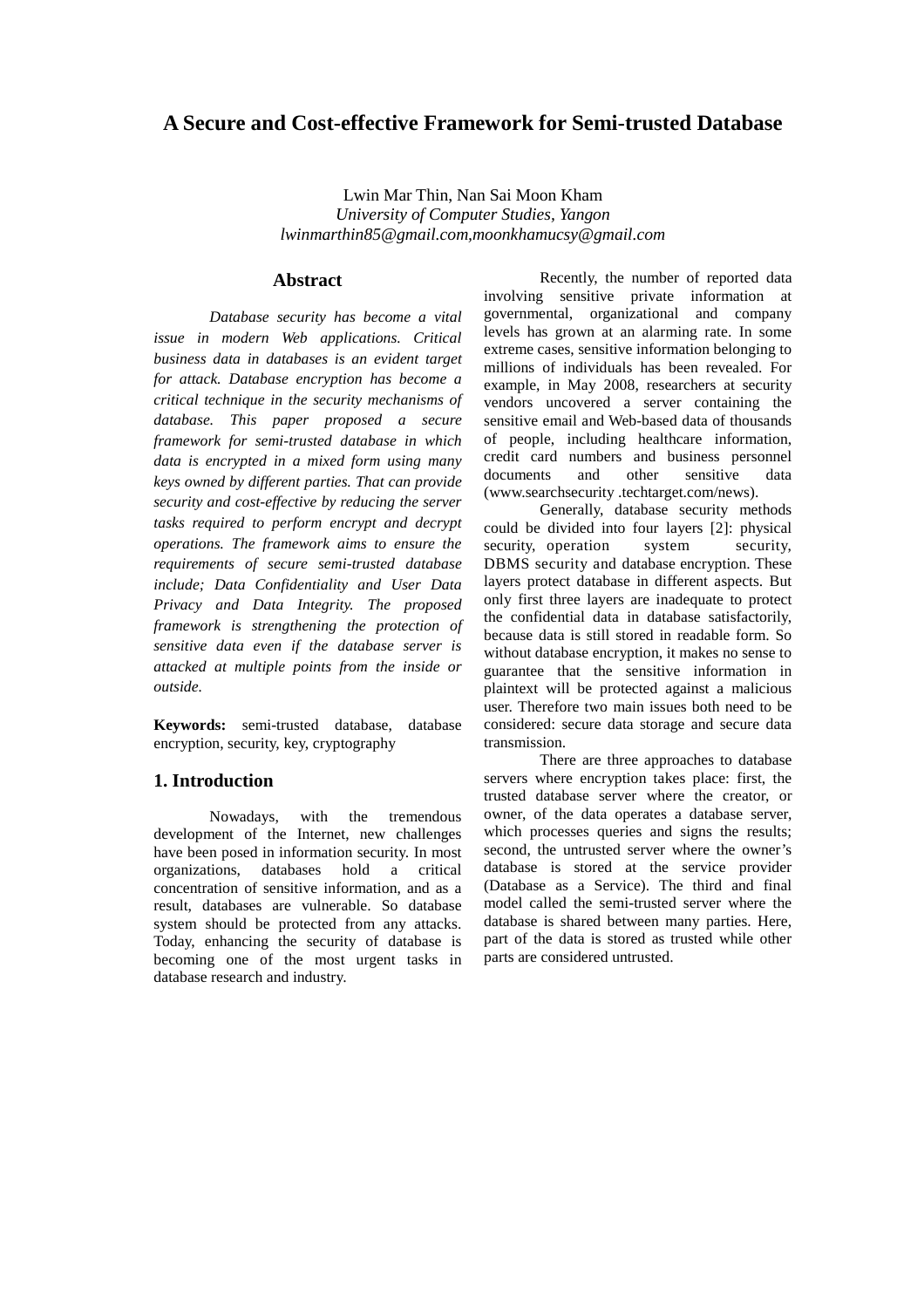

**Figure. 1. A semi-trusted database system** 

In traditional client server based encryption, the data is encrypted using either a server key in a trusted database or a client key in an untrusted database. Simply, if the data is encrypted using server key(s) and the administrator has the authority to use this key(s), then the whole system becomes vulnerable. On the other hand, if each client encrypts his data using his key, then many problems might appear, such as how can organizations use the data? Using server-based encryption or client-based encryption is not sufficient to encrypt semitrusted database where data is shared by many parties. The proposed system is ensuring that confidentiality, privacy and integrity are achieved for semi-trusted database where data is exchanged over an untrusted network such as the Internet.

The rest of the paper is organized as follows: section 2 describes the related work. Section 3 discusses the adversary model and determines the security threats in terms of security attributes. Section 4 presents database encryption scheme. Section 5 describes the proposed framework and gives more detail on its components. Section 6 concludes the paper.

## **2. Related Work**

In the realm of cryptography, Diffie and Hellman [10] proposed the concept of public key cryptography in their landmark paper in 1976. This new concept brings revolutionary changes to cryptographic schemes, and establishes the foundations of a new paradigm and secure database systems. In 1978, Rivest, Shamir and Adleman [5, 6] published RSA key-pair scheme, the first public key system which is widely used in data encryption now.

In terms of encryption scheme research for relational database management system, many creative and efficient schemes have been proposed. Davida, Wells and Kam [3] in their 1981 paper presented a database encryption scheme with subkeys based on the Chinese Reminder theorem. This scheme is a recordoriented cryptosystem which enables encryption at the levels of rows and decryption at the level of cells. Using symmetric encryption, Ge and Zdonik [9] proposed a database encryption schema called FCE for column stores in data warehouses with a trusted server.

Recent years have been extensive database cryptography research conducted in the area of Database as a Service (DAS). The idea behind this research is to encrypt data so that it becomes accessible only to the client, because the data belongs to the client and is stored on an untrusted server. Bouganim and Pucheral [7] proposed chipped secured data access solution C-SDA, which enforces data confidentiality and controls personal privileges with a client based security component acting as a mediator between the client and an encrypted database. This component is embedded in a smartcard to prevent tampering.

The previous solutions aim to encrypt the organization data and information by using strong encryption algorithm that decreases the probability of data and information compromise during the transition of data and information between the client and server, even if the server is malicious [8]. Dong, Russello and Dulay [1] published Shared and sharable encrypted data for untrusted servers, its multi-users searchable data encryption, and each user will be able to encrypt and decrypt the inserted data by other users without need to know the users keys.

The database encryption operation in database cryptography research is done by using either by server or client key(s) using different algorithms. Kadhem, Amagasa, and Kitagawa [4] proposed a framework to realize database security in the semi-trusted server scenario where the data in databases is shared by many parties. MCDB has lower query performance compared with plaintext database, server-based, and clientbased encrypting because of multi owner and mixed encryption. So, this paper proposed a secure and cost-effective framework for semitrusted database which may provide a proper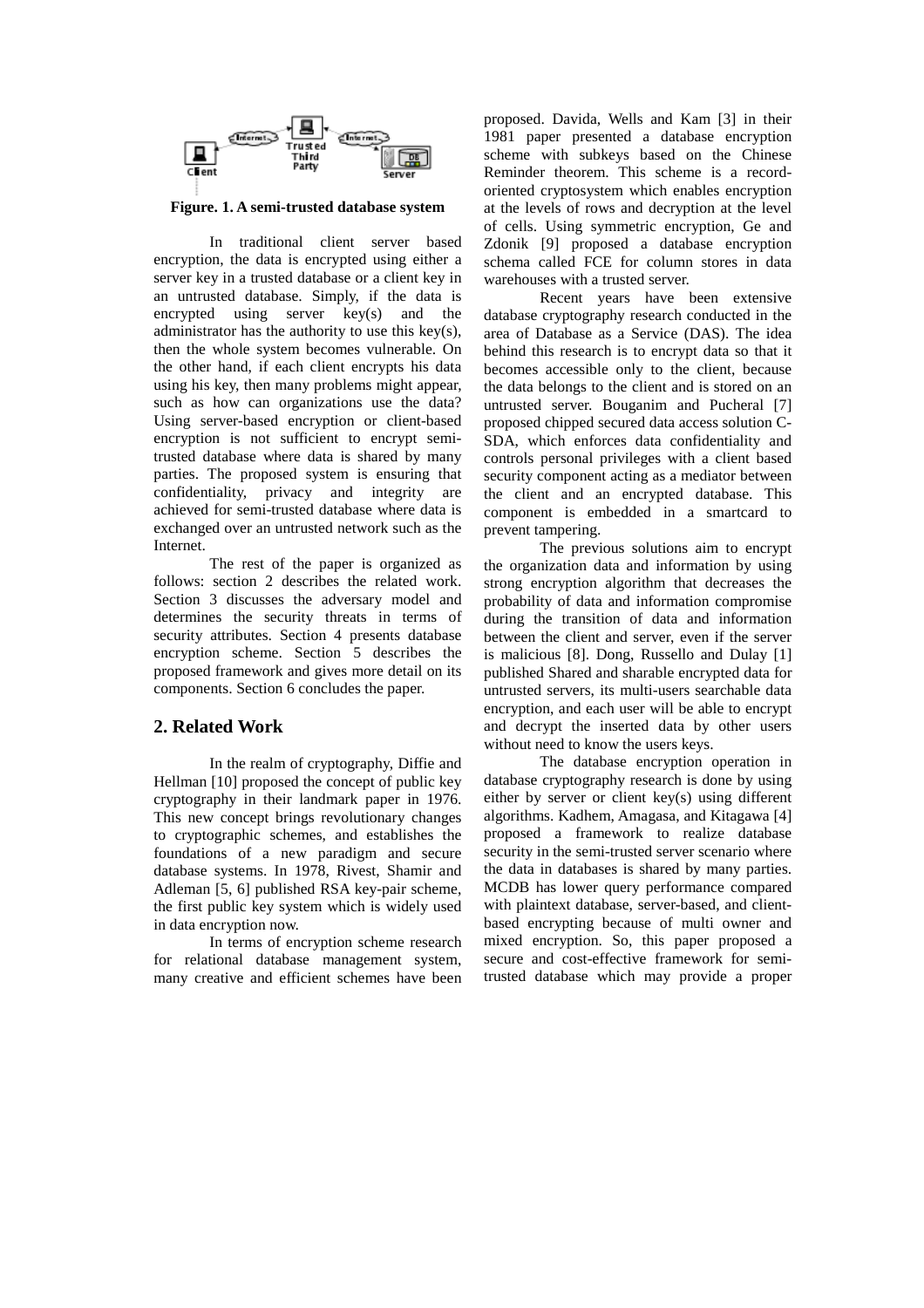query performance by reducing the server tasks and encryption/decryption layer.

## **3. Security Issues**

Data owners have to face the following potential internal and external attackers, especially when data management is entrusted to a trusted third party:

- **Internal Adversaries**: From the viewpoint of data management, internal adversaries are authorized parties who abuse their extended privileges to access confidential data.
- **External Adversaries**: An external adversary is a person who may access the database directly or indirectly with the objective of achieving personal gain or causing harm to data.

We categorize the threats emanating from these adversaries with the following security attributes:

- **1. Confidentiality**: Generally, data confidentiality is the protection of private information from surveillance or leaks when it is stored, or is transmitted across vulnerable networks such as the Internet.
- **2. Privacy**: Data privacy is the prevention of confidential or personal information from being viewed by parties and the control over its collection, use and distribution.
- **3. Integrity**: Integrity refers to the property of data records to be manipulated only by authorized users. Specific aspects of data integrity include data correctness (no unauthorized modification of data records) as well as data completeness (no unauthorized deletion or insertion of (fake) data records).

## **4. Database Encryption**

In most databases used on the Web, data is stored in tables in the form they are loaded, mostly in plaintext, which does not satisfy high level security and privacy requirements. The proposed system, whose basic architecture is shown in Figure 1, adds encryption/decryption layers accumulatively while data moves from/to the database. The purpose of such design is to implement encrypted storage satisfying data confidentiality, privacy and integrity. Following the convention, E denotes the encryption function and D denotes that decryption function. Data is encrypted using symmetric and asymmetric algorithms.

**Definition1:** For each database schema S(  $R_1, \ldots, R_n$ , where  $R_1$  to  $R_n$  are relations created on the database server,  $R_i$  name is encrypted using the Trusted third party secret key  $SE_T$ .

**Definition2:** For each relation schema  $R(F_1, \ldots, F_l, F_{l+1}, \ldots, F_m, F_{m+1}, \ldots, F_n)$  in a relational database, where  $F_i(1 \leq i < l)$  field is classified as trusted third party data,  $F_j$  (l≤j>m)field is classified as client data, and  $F_k$  (m≤k<n) field is classified as server data, we store an encrypted relation:  $R^{E} = (F_1^T, ..., F_l^T, \t F_{l+1}^C, ..., F_m^C,$  $F_{m+1}^S, \ldots, F_{n}^S$  where,  $F_i^T(1 \leq i < l)$  in the encrypted relation  $R<sup>E</sup>$  stores the encrypted value of  $F<sub>i</sub>$  in relation R using trusted third party secret key SE<sub>T</sub>, viz.  $F_i^T = E^{SE_T}$  (F<sub>i</sub>),  $F_j^C$  (1≤j<m) in the encrypted relation  $R<sup>E</sup>$  stores the encrypted value of  $F_j$  in relation R using trusted client secret key SE<sub>C</sub>, viz.  $F_j^C = E^{SE_C}$  (F<sub>j</sub>),  $F_k^S$  (m
lessilve) in the encrypted relation  $R<sup>E</sup>$  stores the encrypted value of  $F_k$  in relation R using server secret key  $SE_s$ , viz.  $F_K^S = E^{SE_S}$  (F<sub>k</sub>). Field names are encrypted as follows:  $F_i$  and  $F_j$  names are encrypted using trusted third party secret key  $SE_T$ . With many clients, it is impossible to encrypt field names of client data using a client secret key. Figure 2 shows an unencrypted hospital database and Figure 3 shows an encrypted database.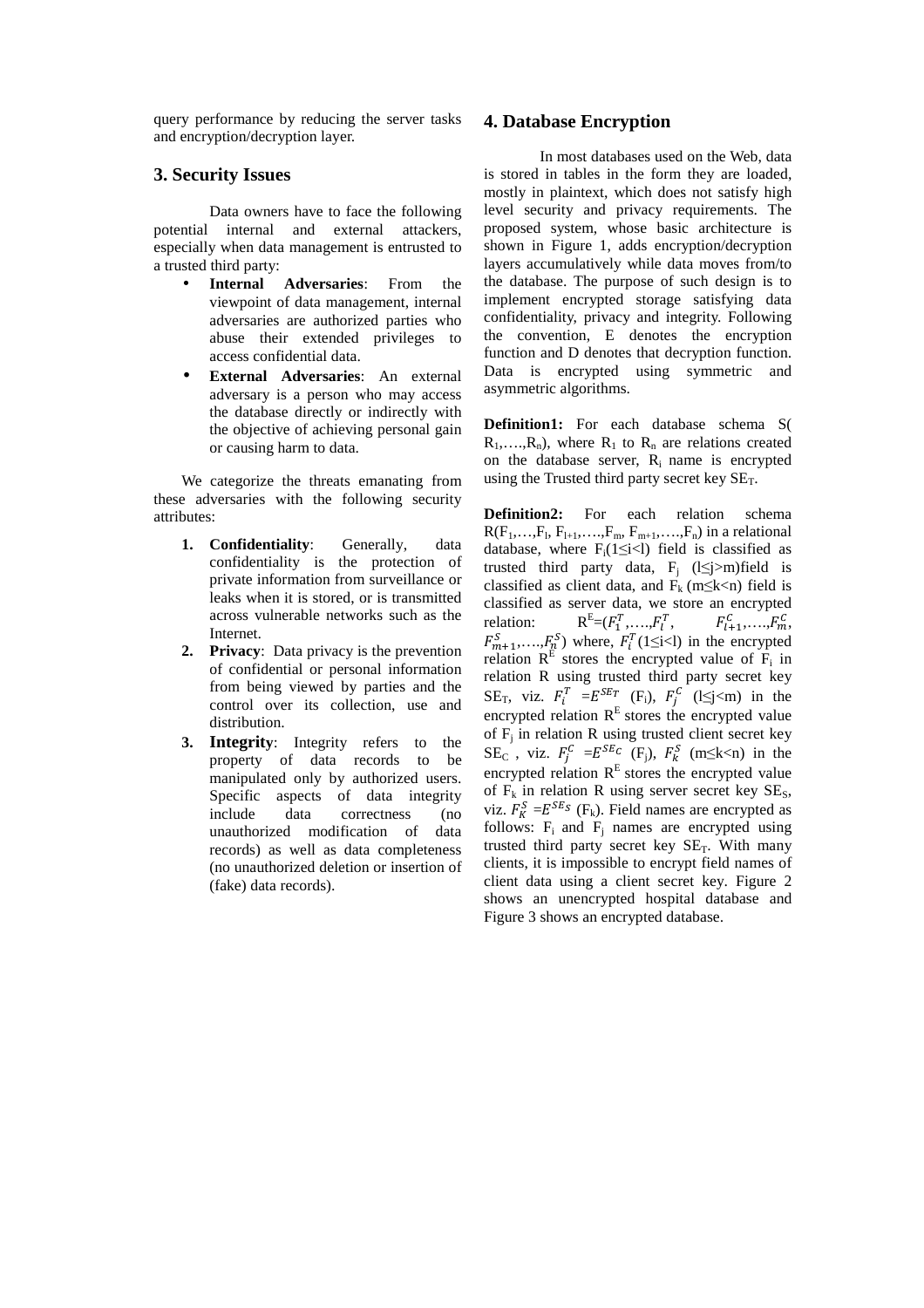| patient |          |                          |               |                           |                 |  |       |      | hikglm  |                |        |                 |
|---------|----------|--------------------------|---------------|---------------------------|-----------------|--|-------|------|---------|----------------|--------|-----------------|
| $p_id$  |          | p_name                   | Server data   |                           |                 |  | usda  |      | fahye   |                |        |                 |
| 1234    |          | Mg aung                  |               | Trusted Third<br>party    |                 |  | 32765 |      | pfdlua  |                |        |                 |
| 3456    | Ma Aye   |                          |               | Client data               |                 |  | 23673 |      | khlom   |                |        |                 |
| 5678    | U Khin   |                          |               | Server data (unencrypted) |                 |  | 94678 |      | ioecp   |                |        |                 |
|         | hospital |                          |               |                           |                 |  |       |      |         |                |        | irthgdf         |
| p_id    | age      | address                  | drug_<br>name | doctor                    | $p_{-}$<br>date |  | usda  | -ikl | suotaf  | yuhiskl        | vioulk | $p_{-}$<br>date |
| 1234    |          | Yangon                   |               | Dr.Kyaw                   | 1/1/            |  | 32765 | 110  | lewcasi | ouijhe         | cghine | 1/1/<br>2008    |
|         | 20       |                          | Adol          | Khin                      | 2008            |  | 23673 | 243  | hojkmt  | bvcrtwi        | beiylm | 2/2/            |
| 3456    | 18       | <b>Mandalay Baclofen</b> |               | <b>Dr.Htin</b>            | 2/2/<br>2009    |  |       |      |         |                |        | 2009            |
| 5678    | 40       | Yangon                   | Vicodin       | Linn<br>Dr.Khin           | 3/3/            |  | 94678 | 671  |         | wrcaek axzvuew | othyl  | 3/3/<br>2010    |
|         |          |                          |               | Mar                       | 2010            |  |       |      |         |                |        |                 |

**Figure. 2. Unencrypted database** 

**Figure. 3. Encrypted database** 

# **5. The Proposed Framework**



Figure. 4. The framework of the proposed System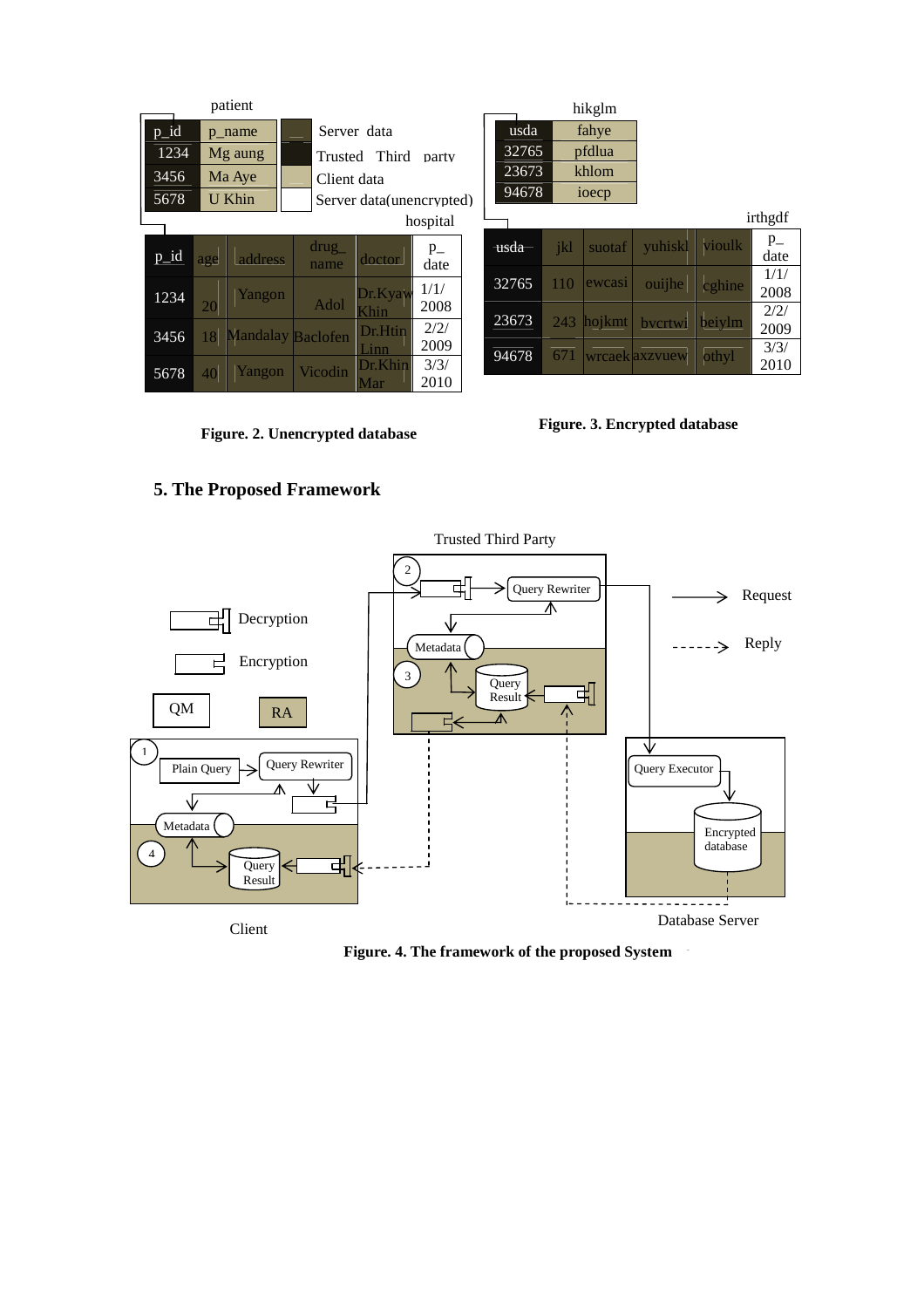The proposed system based on semitrusted database, which means there is certain type of data that related of database server and it assume confidential data and the other is not. This system consists of three components**: Client, Trusted Third Party (TTP) and Server**. Each client and TTP party has responsible two parts. This is the Query Management and Result Analyzer. The main objective of QM is to encrypt, decrypt and rewrite the query request. The objective of RA is to decrypt the query result to make it read able for the client. The client side makes query request to retrieve, update, insert and delete data. The role of the trusted third party is to organize query requests and replies the results to the clients. The server contains the encrypted database and is responsible for replying to query requests on the encrypted database. Each of these parties owns his keys for encryption and decryption, the master keys able to be stored by Trusted Third Party and patient smart card.

This system could be used in many applications over the Web such as e-government, e-commerce and e-banking, where databases hold critical and sensitive information transferred over untrusted networks like the Internet. In this system discussed a hospital database as an illustrative example based on the proposed framework. An attacker trying to compromise patient records will be able to collect large amounts of data easily if these records are available electronically as plaintext. And if this information is encrypted using only sever keys, it is an easy target for inside attack. Therefore, protection of a patient's privacy is a basic requirement for ethical and legal use of information technology in health information systems; protecting confidential information related to hospital is also crucial.

The proposed framework is shown in Figure 4. This is a secure and cost-effective framework for semi-trusted database and provides protection for sensitive data even if the database server is attacked at multiple points by an inside or outside attacker.

## **5.1. Client**

Database clients are actually the data users, who read, write and modify the database records according to their privileges. The clients may database-authorized employees in organization or a client such as patient. To ensure user privacy, the data such as name is encrypted by client key.

## **//1.Client rewrites the query**

```
Input: plaintext query (Q_n)Output: client query (O_c)Begin 
      For each field (F_i) owned by client in (O_n)Do 
              If value (V_i) assigned to (F_i) then
                   Replace (V_i) with E^{SE}(V_i) End if 
        End for
```
End

#### **Figure.5.Query Rewriter Algorithm for Client**

#### **Example for query rewriter in client**

SELECT patient.p\_name,hospital.age, hospital. address, hospital.drug\_name, hospital.doctor, hospital.date FROM patient, hospital WHERE patient.p\_id = hospital.p\_id and patient.p\_id=1234

#### **//4. Client analyzes the query results**  Input: dataset from  $TTP (DS<sub>t</sub>)$

Output: client dataset  $(DS<sub>c</sub>)$  (plaintext) Begin

```
For each encrypted field (F_i) in (DS_i) Do
         decrypt field name F_i = D^{PRc} (F_i) End for 
    For each field (F_i) owned by client in (DS_i) Do 
decrypt field data F_i = D^{SEC} (F_i)
```
End for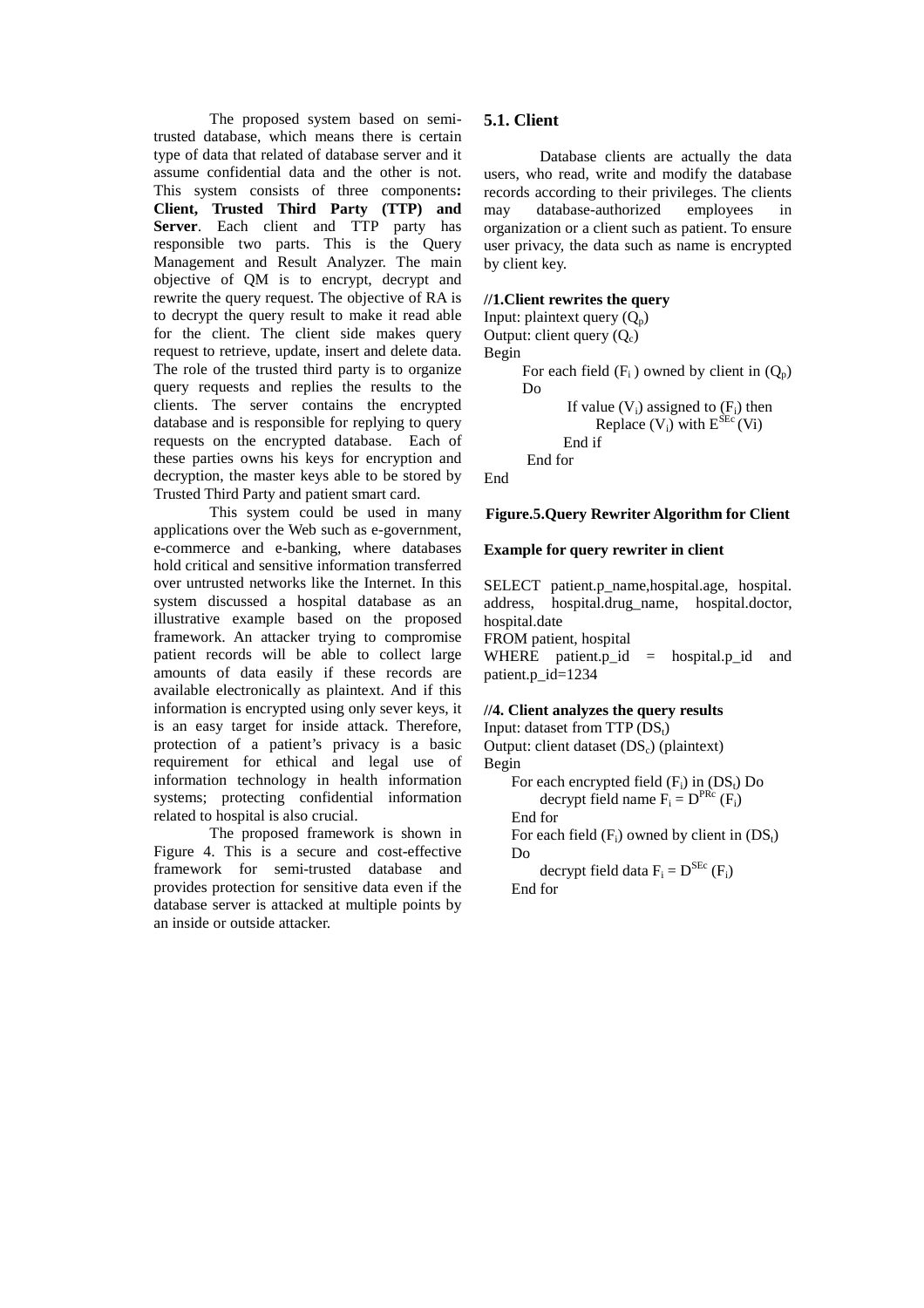For each encrypted field  $(F_i)$  not owned by client in  $(DS_t)$  Do

decrypt field data  $F_i = D^{PRc} (F_i)$ 

 End for //fields owned by server or TTP End

#### **Figure.6.Result Analyzer Algorithm for Client**

## **5.2. Trusted Third Party (TTP)**

 Is the middle server owned by the organization (database owner), contains Metadata of the database and keys table. The data used to joins and coordinates between server and clients such as Id number is encrypted by TTP. This is enabling to prepare the complete query request form to retrieve results in database server.

#### **//2. TTP rewrites the client query**

Input: client query  $(Q_c)$ Output: TTP query  $(Q_t)$ Begin For each field  $(F_i)$  owned by client in  $(O_c)$ or TTP Do replace  $(F_i)$  with  $E^{SEt}(F_i)$  End for For each field  $(F_i)$  owned by server in  $(Q_c)$  Do replace  $(F_i)$  with  $E^{SEs}(F_i)$ If value  $(\tilde{V}_i)$  assigned to  $(F_i)$  then replace  $(V_i)$  with  $E^{SEs}$   $(V_i)$ End if End for For each field  $(F_i)$  owned by TTP in  $(Q_c)$  Do If value  $(V_i)$  assigned to  $(F_i)$  then replace  $(V_i)$  with  $E^{SEt} (V_i)$ End if End for For each relation  $(R_i)$  in  $(Q_c)$  Do replace  $(F_i)$  with  $E^{SEt}(Fi)$  End for End

**Figure. 7. Query Rewriter Algorithm for TTP** 

#### **Example for query rewriter in TTP**

SELECT hikglm.fahye, irthgdf.jkl, irghtdf.suotaf, irthgdf.yuhjskl, irthgdf.yioulk, irthgdf.p\_date FROM hikgl, irghtdf WHERE hikglm.usda = irthgdf.usda and hikglm.usda=76532

## **//3.TTP analyzes the query results**

```
Input: dataset from server (DS_s)Output: TTP dataset (DS_t)Begin 
    For each encrypted field (F_i) owned by
    server in (DS_s) Do
decrypt field name F_i = D^{SEs} (F_i)decrypt field data F_i = D^{SEs} (F_i)encrypt field name and data = E^{PUC} (F<sub>i</sub>)
     End for 
    For each encrypted field (F_i) owned by TTP
    in (DS<sub>s</sub>) Do
decrypt field name and data F_i = D^{SEt} (Fi)encrypt field name and data F_i = D^{PUC}(F_i) End for 
    For each encrypted field (F_i) owned by client
    in (DS<sub>s</sub>) Do
decrypt field name F_i = D^{SEt}(F_i)encrypt field name F_i = E^{PUC}(F_i) End for 
End
```
#### **Figure.8. Result Analyzer Algorithm for TTP**

#### **5.3. Database Server**

 The server belong the organization or company data, which is responsible for collecting and maintaining it. And the server host what is owned by several parties, such as clients and intermediate party, i.e., they contain data related to clients and intermediate party.

#### **6. Experiment**

 For this section, we will conduct empirical study on how query processing performance differs among our proposed approach, client-based approach and server